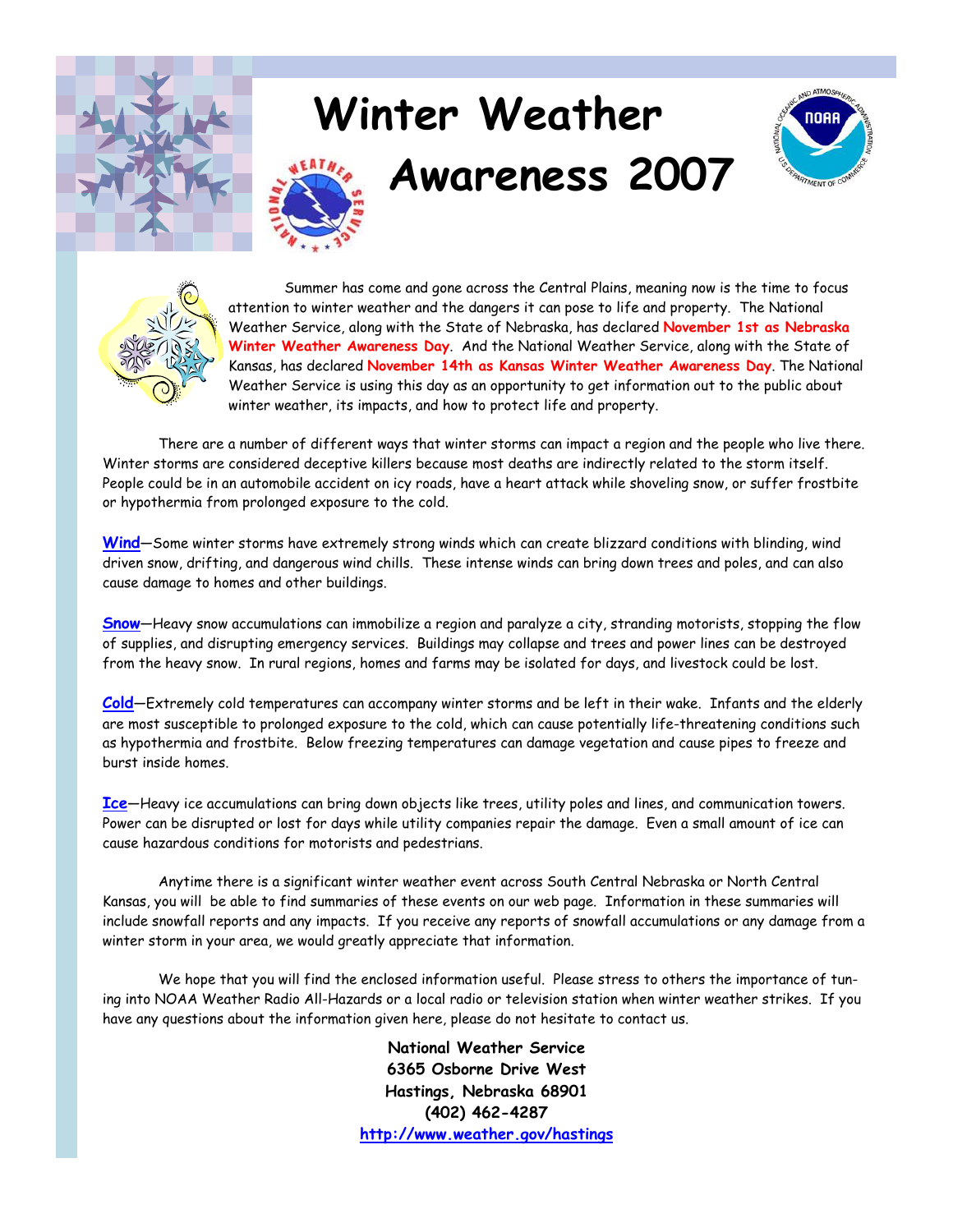

# **Winter Weather Dangers**

### **Why Talk About Winter Weather?**

 Every year there are people who die due to exposure to the cold. When you add in the number of automobile accidents and deaths, accidental fires due to dangerous use of heaters, and other winter weather related fatalities, one can see the threat winter weather can pose if not cautious. Very young people and the elderly are the most vulnerable to exposure to the cold and its dangers. Recognizing the threats and knowing what to do when they occur could prevent the loss of extremities or save a life.

#### **Avoid Overexertion**

∗ Avoid activities such as shoveling heavy snow, pushing a car, or walking in deep snow. The strain from the cold and the hard labor could cause a heart attack, and sweating could lead to a chill and hypothermia.

#### **Dress for the season**

- Try to stay dry.
- ∗ Wear loose-fitting, light-weight, warm clothing in several layers. Trapped air between these layers can insulate. Layers can be removed to avoid perspiration and subsequent chills.
- Outer garments should be tightly woven, water repellent, and hooded.
- Be sure to always wear a hat, as half of your body heat can be lost from the head.
- Mittens, snug at the wrist, are better than gloves.

#### **Hypothermia**

- ∗ A condition brought on when the body temperature drops below 95°F, it can kill if not treated. Those who do survive could have lasting kidney, liver, and pancreas problems.
- ∗ Symptoms include: uncontrollable shivering, memory loss, disorientation, incoherence, slurred speech, drowsiness, and exhaustion.
- Take the person's temperature, if is below 95°F, seek medical attention immediately!

#### **If medical care is not available…**

- Begin warming the person SLOWLY!
- Warm the body core first! Warming extremities first can drive cold blood to the heart, which can cause heart failure.
- ∗ Get the person into dry clothing, and do **NOT** give them alcohol, drugs, or any **HOT** beverage or food. Warm broth is the best to offer.

#### **Frostbite**

- Causes damage to body tissue by exposure to extreme cold.
- Symptoms include: loss of feeling, and a white or pale appearance in the extremities.
- Seek medical attention immediately! If not available, slowly rewarm the affected areas. HOWEVER, if the person is also showing signs of hypothermia, warm the **BODY CORE** first, not the extremities!

|               | Temperature (°F) |    |    |    |                        |                        |          |                                                                                                                                       |            |       |       |            |       |       |           |       |       |                    |       |         |
|---------------|------------------|----|----|----|------------------------|------------------------|----------|---------------------------------------------------------------------------------------------------------------------------------------|------------|-------|-------|------------|-------|-------|-----------|-------|-------|--------------------|-------|---------|
|               | Calm             | 40 | 35 | 30 | 25                     | 20                     | 15       | 10                                                                                                                                    |            |       |       | -10        | $-15$ | -20   | -25       | -30   | $-35$ | -40                | $-45$ |         |
|               | 5                | 36 | 31 | 25 | 19                     | 13                     | 7        |                                                                                                                                       | -5         | -11   | $-16$ | $-22$      | $-28$ | -34   | -40       | $-46$ | $-52$ | $-57$              | $-63$ | W       |
| (mph)<br>Wind | 10               | 34 | 27 | 21 | 15                     | 9                      | 3        | $-4$                                                                                                                                  | $-10$      | $-16$ | 499   | -28        | -35   | $-41$ | $-47$     | $-53$ | $-59$ | $-66$              | $-72$ |         |
|               | 15               | 32 | 25 | 19 | 13                     | 6                      | $\Omega$ | $-7$                                                                                                                                  | $-13$      | 49    | $-26$ | -32        | -39   | $-45$ | -51       | -58   | $-64$ | $-71$              | $-77$ |         |
|               | 20               | 30 | 24 | 17 | 11                     | $\boldsymbol{\Lambda}$ | $-2$     | $-9$                                                                                                                                  | $-15$      | $-22$ | $-29$ | $-35$      | $-42$ | $-48$ | $-55$     | $-61$ | $-68$ | $-74$              | $-81$ | *       |
|               | 25               | 29 | 23 | 16 | 9                      | 3                      | $-4$     | $-11$                                                                                                                                 | $-17/$     | $-24$ | $-31$ | $-37$      | $-44$ | $-51$ | $-58$     | $-64$ | $-71$ | $-78$              | $-84$ | sk      |
|               | 30               | 28 | 22 | 15 | 8                      |                        | -5       | $-12$                                                                                                                                 | -19        | $-26$ | $-33$ | $-39$      | $-46$ | $-53$ | $-60$     | $-67$ | $-73$ | -80                | $-87$ |         |
|               | 35               | 28 | 21 | 14 |                        | $\mathbf{0}$           | -7       | $-14$                                                                                                                                 | -21        | $-27$ | $-34$ | $-41$      | $-48$ | -55   | $-62$     | $-69$ | $-76$ | $-82$              | $-89$ | $\star$ |
|               | 40               | 27 | 20 | 13 | 6                      | $-1$                   | -8       | $-15$                                                                                                                                 | $-22$      | $-29$ | $-36$ | $-43$      | $-50$ | $-57$ | $-64$     | $-71$ | $-78$ | $-84$              | $-91$ |         |
|               | 45               | 26 | 19 | 12 | 5                      | $-2$                   | -9       | $-16$                                                                                                                                 | $-23$      | $-30$ | $-37$ | $-44$      | -51   | $-58$ | $-65$     | $-72$ | $-79$ | $-86$              | $-93$ | he      |
|               | 50               | 26 | 19 | 12 | 4                      | $-3$                   | $-10$    | $-17$                                                                                                                                 | $-24$      | $-31$ | $-38$ | $-45$      | $-52$ | -60   | $-67$     | $-74$ | $-81$ | $-88$              | $-95$ |         |
|               | 55               | 25 | 18 | 11 | 4                      | $-3$                   | $-11$    | $-18$                                                                                                                                 | $-25$      | $-32$ | $-39$ | $-46$      | $-54$ | $-61$ | $-68$     | $-75$ | $-82$ | -89                | $-97$ | $\ast$  |
|               | 60               | 25 | 17 | 10 | 3                      | $-4$                   | $-11$    | $-19$                                                                                                                                 | $-26$      | $-33$ | $-40$ | $-48$      | -55   | $-62$ | $-69$     | $-76$ | $-84$ | -91                | $-98$ |         |
|               |                  |    |    |    | <b>Frostbite Times</b> |                        |          |                                                                                                                                       | 30 minutes |       |       | 10 minutes |       |       | 5 minutes |       |       |                    |       | p۱      |
|               |                  |    |    |    |                        |                        |          | Wind Chill (°F) = 35.74 + 0.6215T - 35.75( $V^{0.16}$ ) + 0.4275T( $V^{0.16}$ )<br>Where, T= Air Temperature (°F) V= Wind Speed (mph) |            |       |       |            |       |       |           |       |       | Effective 11/01/01 |       |         |

#### **Wind chill**

Based on the rate of heat loss from exposed in caused by combined effects of wind and cold.

The higher the wind, the greater the rate at which eat is carried away, driving down body temperature.

Animals are also affected by wind chill, but cars, ants, and other objects are not.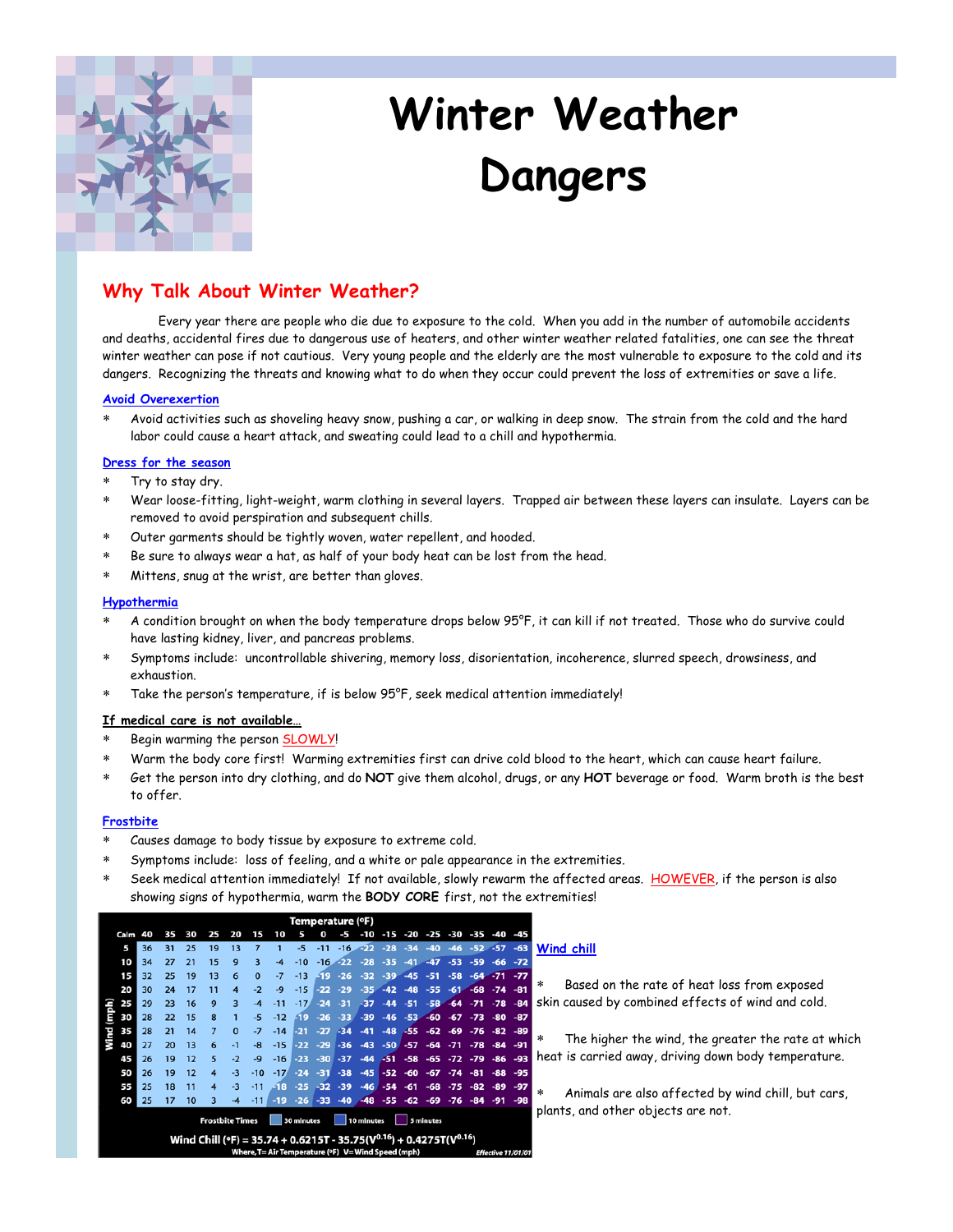

# **Winter Weather Terminology**

## **What is the difference?**

- **OUTLOOK**—Hazardous Weather Outlooks are issued everyday, and serve as a "heads-up" that a significant weather event may be possible in the next 2 to 7 days.
- **ADVISORY**—An advisory is issued when winter weather events could cause a significant inconvenience, but could also lead to life threatening conditions if not cautious.
- **WATCH**—A watch is issued when winter weather events have the potential to threaten life and property, but the exact timing and location of the storm is uncertain. Watches are normally issued between 12 to 48 hours in advance.
- **WARNING**—A warning is issued when winter weather events are occurring or are imminent and pose a threat to life and property. Warnings are normally issued between 2 and 24 hours in advance.

### **Winter Weather Product Criteria**

#### **Advisory Products**

- Freezing Rain-Small accumulation of ice, generally less than 1/4 of an inch.
- ∗ **Sleet**—Accumulation of ice pellets less than 1/2 of an inch.
- **Snow**-Snowfall accumulation of 3 to 5 inches in 12 hours.
- ∗ **Snow & Blowing Snow**—Snowfall with wind speeds of 25 to 34 miles per hour and visibilities of a 1/2 of a mile or less for at least 3 hours.
- Wind Chill–Wind Chill values of -20°F to -29°F with wind speeds of at least 10 miles per hour for 2 or more hours.
- Winter Weather-A combination of 2 or more of the following:
	- Snow accumulations of 3 to 5 inches in 12 hours
	- Visibilities of 1/2 of a mile or less with snow and blowing snow
	- Light freezing rain or freezing drizzle with ice accumulation of less than 1/4 of an inch
		- Sleet accumulation of less than 1/2 of an inch
		- Wind speeds between 25 and 34 miles per hour

#### **Watch and Warning Products**

- ∗ **Blizzard**—Snow and blowing snow with wind speeds of 35 miles per hour and greater and visibilities less than 1/4 of a mile for at least 3 hours.
- ∗ **Heavy Snow**—Snowfall accumulation of 6 inches or more in 12 hours or 8 inches or more in 24 hours.
- **Ice Storm**—Widespread ice accumulation of 1/4 of an inch or more.
- ∗ **Sleet**—Accumulation of ice pellets 1/2 of an inch and greater.
- Winter Storm-A combination of two or more of the following:
	- Snow accumulations of 6 inches or more in 12 hours or 8 inches or more in 24 hours
		- Visibilities of 1/2 of a mile or less with snow and blowing snow
	- Freezing rain with ice accumulation of 1/4 of an inch or more
	- Sleet accumulation of 1/2 of an inch or more
	- Wind speeds between 25 and 34 miles per hour

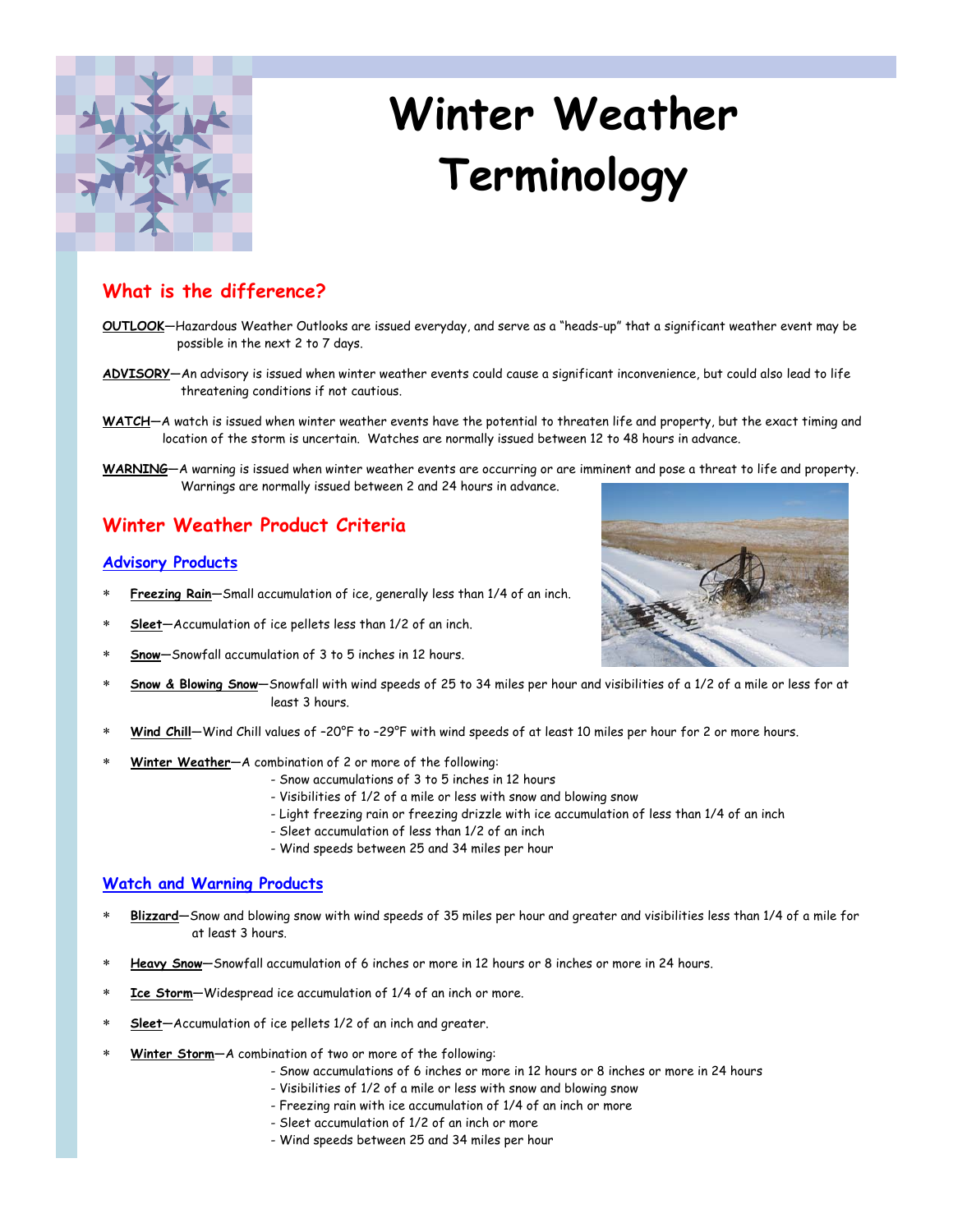

# **Winter Weather Safety Tips**

 It is very important to be prepared in case a winter storm strikes, and everyone should create a plan for what you and your family will do in case of a storm. Having your car fully checked and winterized, along with having supplies available if you are stranded for a period of time in your home or at work, are things that should be done before each winter season arrives.

### **Be Prepared—Before the Storm Strikes!!**

#### **At Work and Home…**

 Be aware that you may lose heat, power, or phone service for several days. Make sure you have enough supplies to last if the storm goes on for more than one day.

Make sure to have…

- ∗ First aid supplies.
- Flashlight, battery powered AM/FM or NOAA weather radio, and extra batteries.
- Extra food and water. Have high calorie foods that require no cooking or refrigeration.
- Extra medicine and items to take care of infants and the elderly.
- Emergency heating source, such as a fireplace, wood stove, or space heater.
- Heating fuel. Fuel carriers may not be able to reach you for days after a winter storm.
- Fire extinguisher and smoke alarm.
- Shelter, food, and water for any pets.



#### **On the Farm or Ranch…**

- Move animals to sheltered areas.
- Haul extra feed to nearby feeding areas.
- Have plenty of water available for the animals.

#### **In Vehicles…**

- Make sure to fully check and winterize your vehicle before the winter season.
- Always check the latest weather reports and forecasts before heading out on the road.
- Plan out your trip and let someone know of your timetable and primary and alternate routes.
- Avoid traveling alone.
- Never let your gas tank get close to empty, to avoid ice in the tank and fuel lines.

#### **Always carry a WINTER STORM SURVIVAL KIT!**



- ∗ Mobile phone, charger, and batteries
- Blankets/sleeping bags, and extra clothes
- Flashlight and extra batteries
- ∗ First aid kit
- ∗ High calorie, nonperishable foods
- Small can and waterproof matches to melt snow for drinking water
- Water container
	- Sand or cat litter for traction and a shovel
	- Tool kit, knife, battery booster cables, and tow rope
	- Windshield scraper